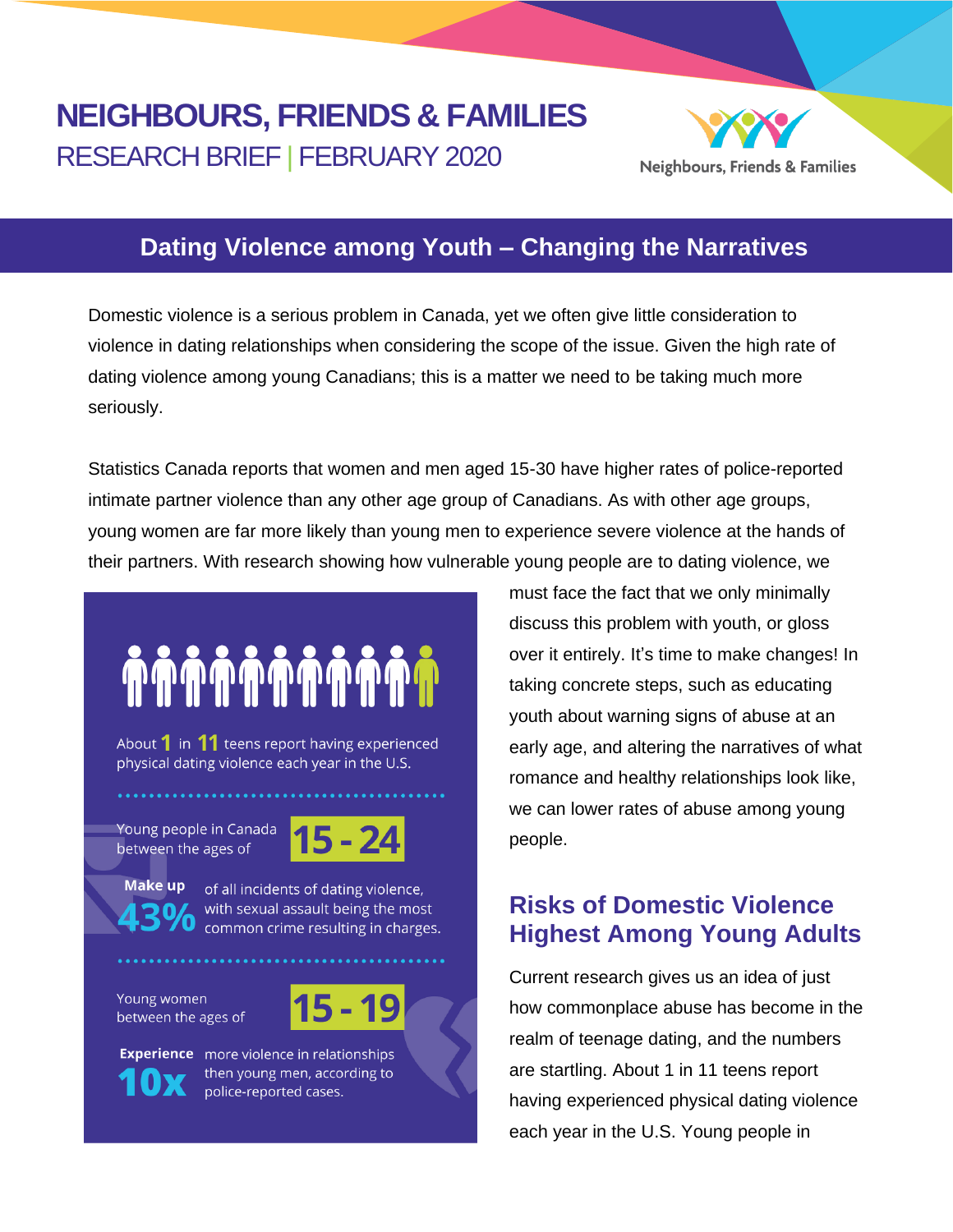Canada between the ages of 15 and 24 make up 43% of all incidents of dating violence, with sexual assault being the most common crime resulting in charges. Young women between the ages of 15 and 19 experience ten times more violence in relationships then young men, according to police-reported cases. This type of abuse is perpetrated by current or former boyfriends and girlfriends as well as in "other" intimate relationships, although the vast majority of dating abuse in teen relationships is committed by a current or former dating partner. Teenagers are far less likely to report violence in their relationships to police than adults. A [2017 study](https://www.ucalgary.ca/news/three-things-know-about-teen-dating-violence) led by Deinera Exner-Cortens from suggests that only one in eleven episodes of teen dating violence are reported to adults or authorities.

These numbers are highly concerning and more so because the effects of dating violence experienced as an adolescent can be far-reaching. This type of abuse is a strong predictor of future adult violence. Young female survivors are one and a half times more likely to experience intimate partner violence abuse as adults. Young people who experience dating violence are not only at an increased risk of being physically injured, they are more likely to act out, take unnecessary risks, report binge drinking, suicide attempts, physical fighting, and sexual activity.

These facts should serve as a wake-up call that teen dating violence is a serious issue. Rather than dismissing youth romantic relationships as immature or short-lived, we have to realize that these relationships can have truly grave effects on the health and development of young people.

#### **Dating Violence Comes in Many Forms**

Dating violence can be physical and signs may be apparent to others, but it can also be emotional, sexual, or psychological. These forms of abuse are generally not as obvious and can often remain hidden from others.

**Sexual abuse** can range from sexual harassment, to sexual coercion – manipulating a person or situation in order to engage in sex – to sexual assault – kissing, touching, fondling, oral sex or sexual intercourse without consent.

#### **Psychological abuse**

covers a wide spectrum of behaviours, including dominating behaviours, verbal put-downs, social isolation, excessive jealousy and possessiveness.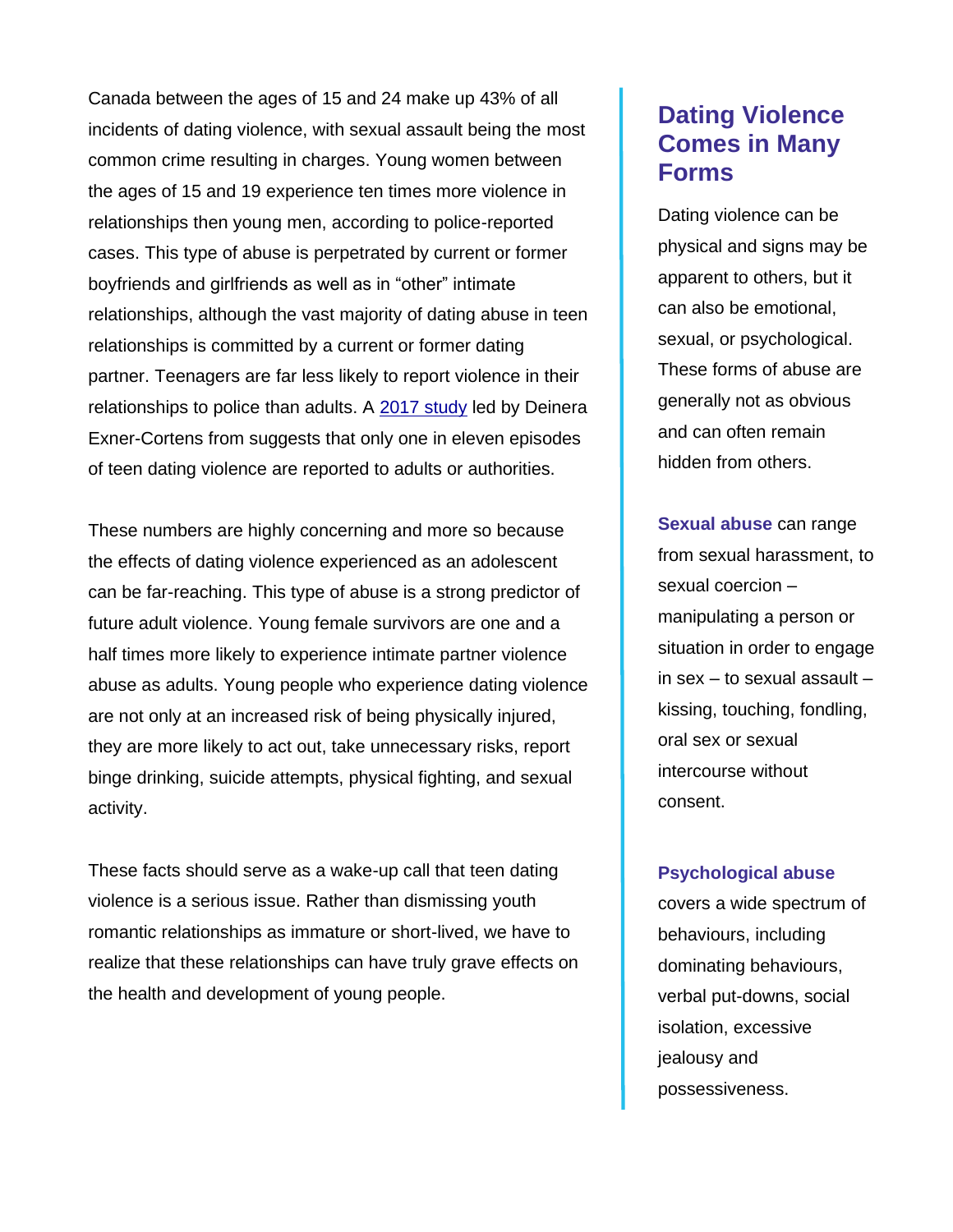Many young people and even the adults around them have a disconcerting tendency to minimize abusive or controlling behaviours of dating partners, especially boyfriends. Common examples include texting non-stop, cyberstalking, demanding a partner stay away from certain friends or refrain from wearing certain clothing. When these forms of obsession and jealousy are idealized, either in the media or by peers, they are normalized and increasingly controlling behaviour is not recognized as abusive. Youth are convinced that toxic abusive relationships are normal or somehow even romantic. Ensuring children and young adults are well educated on the signs of all types of dating violence is a crucial component of discussions surrounding healthy relationships.

#### **Dating and Dating Violence Starts Early**

Research indicates that dating violence is showing up at younger ages than many adults might realize.

## **71%** of youth in Canada report being **in a dating relationship by the age of 15**

Among those that have engaged in a dating relationship, 55% had their first dating relationship by the age of 12. Since this sort of abuse can begin as early as grade six, it is imperative that the issue is taught and discussed by the time students reach middle school.

When these conversations are conducted in age-appropriate ways and supported by age appropriate resources, we can support young people to develop healthy relationships. This is an important way of taking dating violence seriously. This includes teaching youth the warning signs for all types of dating abuse and how to seek help, both for themselves and others. If we are not teaching girls and young women these signs, we cannot expect them to recognize that what they or a friend is experiencing is unhealthy or abusive. And while a focus on prevention is critical, we also need to make sure they know how to seek help.

Discussions surrounding healthy relationships and dating violence must address how traditional norms, such as constant persuasion have been glamorized and masked as romance. Media portrayals of men pursuing women in the name of love reinforce skewed ideas about what it means to be in a healthy relationship. As Exner-Cortens says, "There's a lot of misunderstood filtering of information about what is romantic. 'If he pursues me in an aggressive and relentless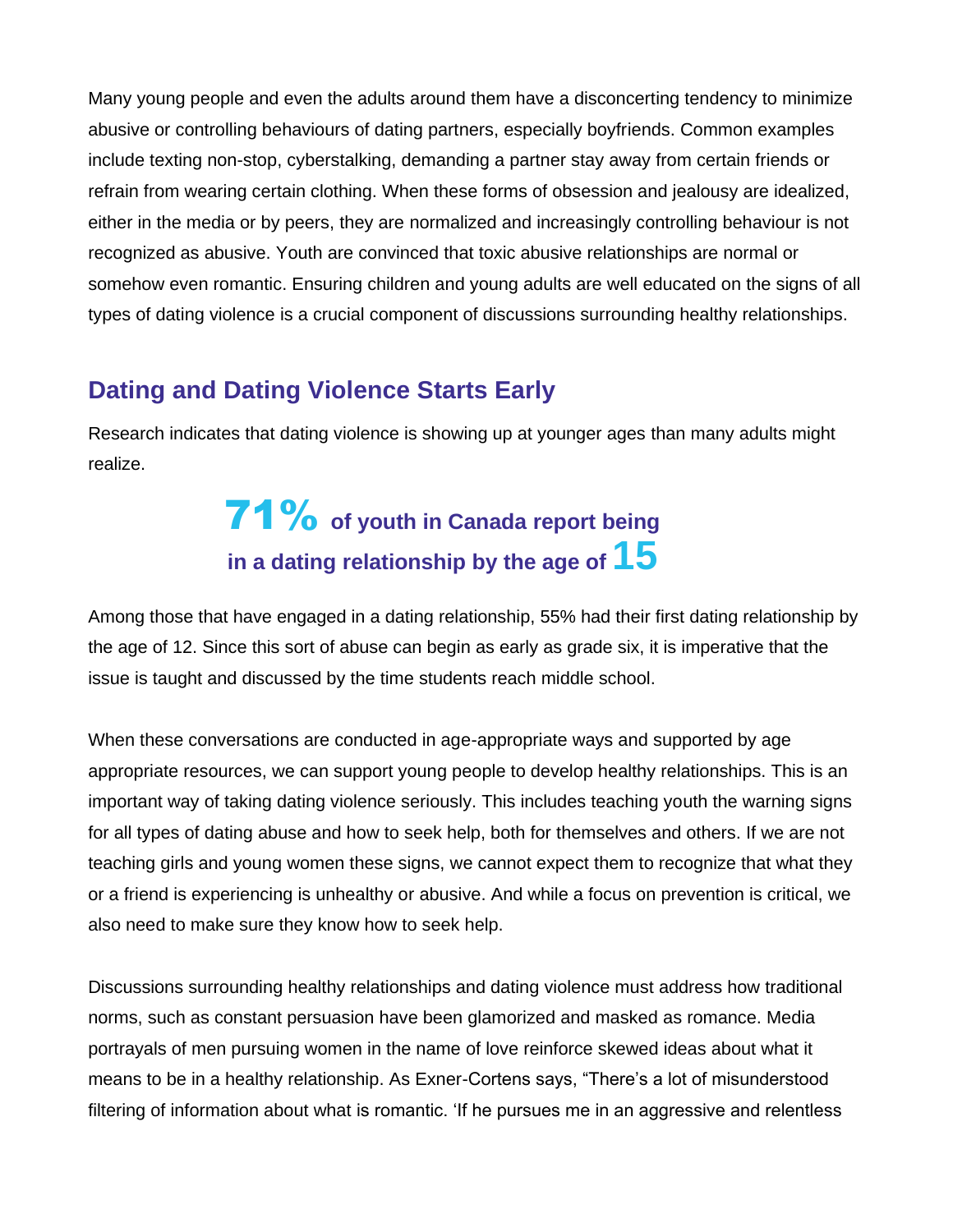way, he must really like me.' The moment that turns into violence is not necessarily expected by a young woman who's not looking for the signs."

It is vital to include discussions of how social media and cyber-bullying are implicated in dating violence. Abuse behaviours such as online shaming, intimate acts coerced through cyberbullying, and constant requests for images or sharing of images without consent - are all happening at astounding rates. One fifth of young Canadians surveyed admitted they have experienced some form of cyberbullying or cyberstalking. This type of abuse can be especially dangerous, as many young female victims may not recognize this as a type of dating violence.

To be equipped to address the problem of dating violence, adults need to understand the severity of the risks as well as the many ways this kind of abuse can manifest, including those specific to youth. As adults we need to be equipped to have important conversations with youth and to support them in times of need. Education is paramount in efforts to end dating violence. Parents, teachers and other adult role models can play an important role in preventing adolescent dating violence by encouraging youth to speak up and report the violence to a teacher, a school nurse, or another trusted adult. The prevention of dating violence can also be addressed through community or school-based educational curricula.

Talking about dating violence, teaching the signs of abuse and how to help, dismantling myths that conflate coercion with romance and demonstrating healthy relationships are valuable steps that can help to prevent young people from experiencing abuse, check the escalation of abuse and ensure young people feel supported and heard. It is imperative that we give the problem of dating violence among youth the attention it deserves.

If you want to help youth learn more, we recommend the **free** Healthy Youth Relationships [online](http://redcrosselearning.ca/HYR.php)  [course](http://redcrosselearning.ca/HYR.php) for youth offered by the Canadian Red Cross.